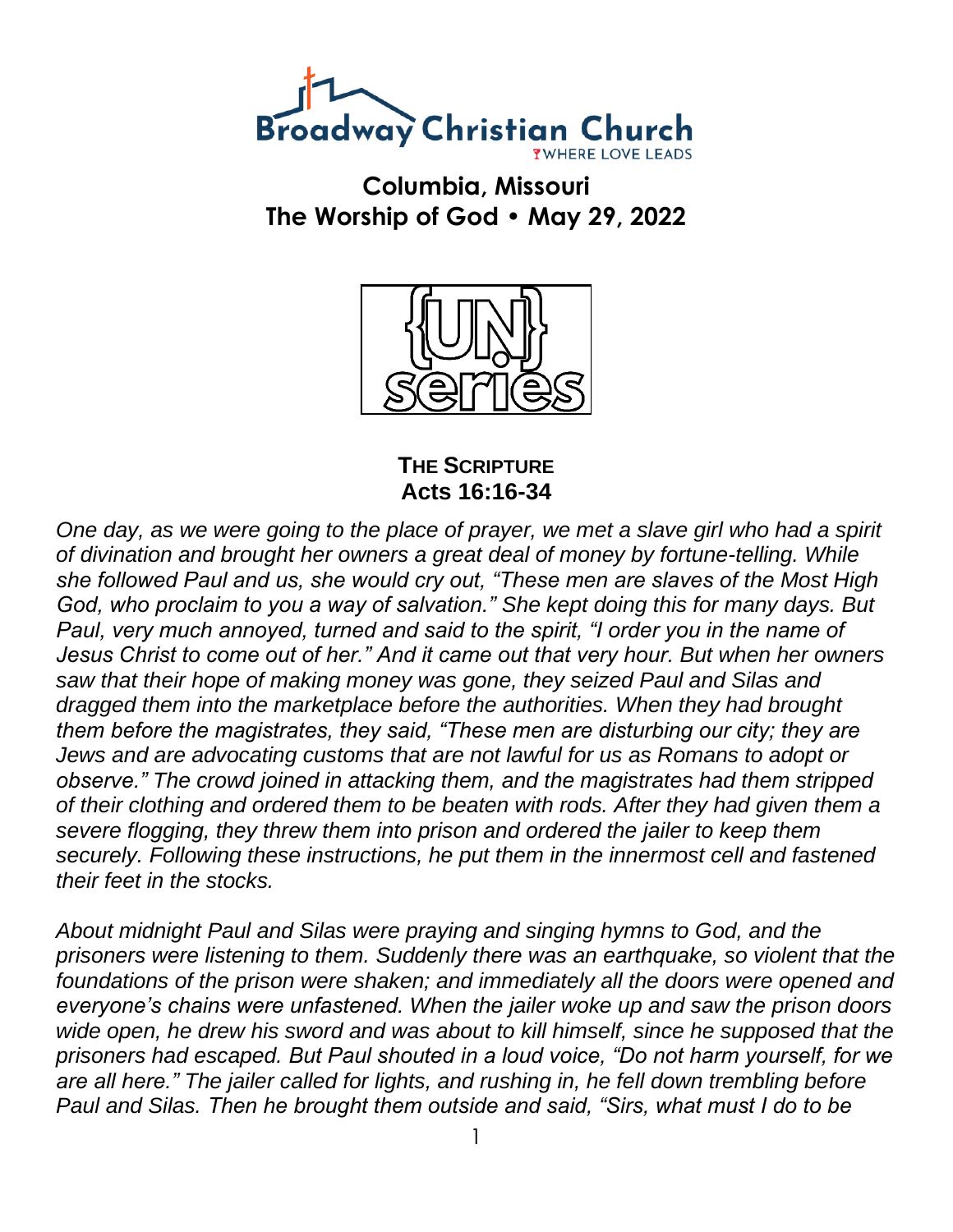*saved?" They answered, "Believe on the Lord Jesus, and you will be saved, you and your household." They spoke the word of the Lord to him and to all who were in his house. At the same hour of the night he took them and washed their wounds; then he and his entire family were baptized without delay. He brought them up into the house and set food before them; and he and his entire household rejoiced that he had become a believer in God.*

## **THE MESSAGE** *"Paul Sang Bass and Silas Sang Tenor"* **Mark Briley**

Have you ever gone through something with another person, or even a group of people, which bonded you for life because of that experience? The experience may be as momentary and serious as a car crash or as euphoric as an epic road trip to a concert of your absolute favorite band of all time. There are moments that bond us to people that we just can't forget.

It's Memorial Day Weekend – a time when we remember and honor those who have given their lives in the name of protecting our freedoms. There are stories about sharing foxholes with comrades that surely bond you for life.

My great Uncle Harold went down on the USS Indianapolis that was torpedoed in the open seas at the tail end of World War Two. It was the ship referenced in the movie *Jaws* as those who survived the impact and sinking of the ship faced the realities at sea for days including a number of our service members who were killed by sharks. My uncle was in sick bay at the time of the attack which was not terribly far from the impact of the torpedo, so we think he died on impact. News wasn't immediate in those days, of course, and so my family didn't get word for weeks about Uncle Harold. In fact, a handwritten letter from Harold arrived sometime after the attack which was a treasure the family would hold onto. Harold's daughter who was never old enough to remember her dad in person, bonded for life with some other families who lost their loved one to the same fate.

These experiences, good or bad, have a way of solidifying relationships. Do you have any friends like this? These are the "*so there we were*" friendships… the ones when you get together, whether spoken or unspoken, you know you've been there… and through some stuff… together. I am honored to have a number of friends like this. Some who at some point literally said, "*I'm in 100%*" when we were looking at potentially tough situations. Nothing beats an all-in friend, you know. What I've noticed, however, is that all these friendships I hold… many grounded in those foxhole or pivotal moments of pain or joy situations… is that there is a constant thread beyond just those bonding moments. There's a grounding depth that makes the difference…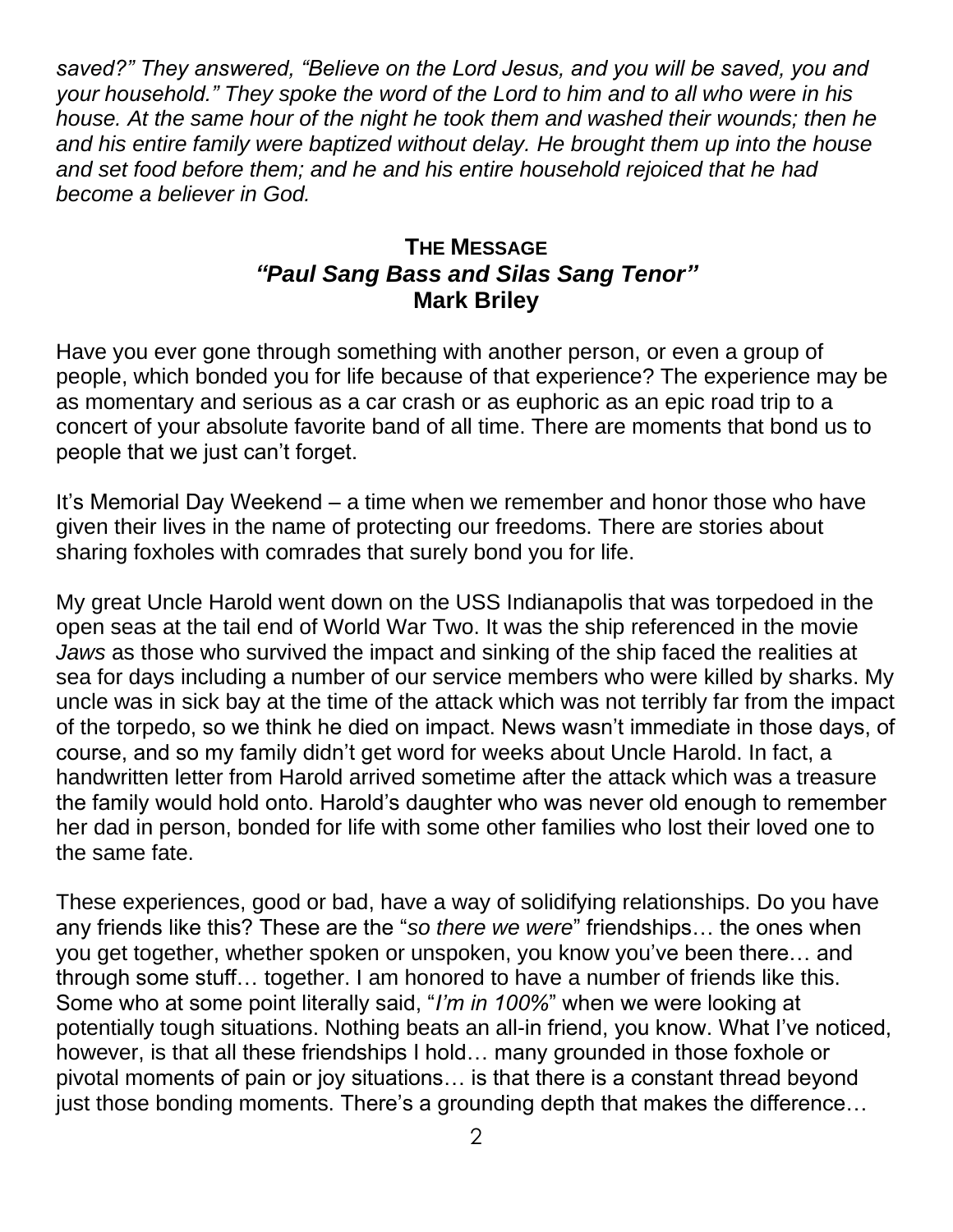and it comes down to a layer of faith. Would you believe, there's a study that may suggest why? Let me tell you…

Harvard Professor Robert Putnam and Notre Dame scholar, David Campbell, wrote a book with the findings of their research and study of relationships. It's entitled: "*American Grace: How Religion is Reshaping Our Civic and Political Lives.*" It's a decade old now and therefore in the "*Before Times*" as I like to say, distinguishing the pre- and post-COVID seasons of history. A core of the research discerned that religious people (*not just Christian people but religious people of various kinds*) are three to four times more likely to be involved in their community than are nonreligious people – more likely to work on community projects, belong to voluntary associations, vote in local elections, attend public meetings and donate both time and money to public causes, including secular causes. Their study also revealed that religious people are, in general, just "*nicer*." Some make take issue with this, and I understand. The study revealed, however, that religious people do good deeds, help both neighbors and strangers, give money to panhandlers and let others cut in front of them in line at a higher rate than non-religious people. Interesting. What was more interesting yet was that Putnam and Campbell say the reason religious people do these deeds and are this way at a higher percentage than others is not because of religious teaching as we might assume. They're not trying to secure a place in heaven or do so out of fear of divine judgment. The number one driver of this good is because of the relationships they have in their places of worship. The authors theorize that if someone from your "*moral community*" (*as opposed to, say, someone from your bowling league*) asks you to volunteer for a cause, you're more likely to agree.

"*The effect of these relationships is so strong, say the authors, that people who attend religious services regularly but don't have any friends there behave more like nonreligious people than fellow believers when it comes to civic involvement. "It's not faith that accounts for this," says Putnam. "It's faith communities." Faith-community relationships are so powerful that the authors have dubbed them "supercharged friends*."<sup>1</sup> This made so much sense to me and why I've always held onto the phrase I once heard that says, "*Your friends determine the quality and direction of your life*."

It's also why you are most like the people you spend the most time with. Are you positive, are your negative, are you helpful, compassionate, selfish? Who are your spending time with? That may tell the story. Are you investing in supercharged friendships?

<sup>&</sup>lt;sup>1</sup> This quote comes from Brian Kaylor's homiletical work connected to this Acts passage entitled, "Supercharged Friendship." This message was shaped by this work and Kaylor's research. He utilizes the following source in uncovering the findings of the study.

Burke, Daniel. "Religious people are better citizens, study says." *Religion News Service*, May 13, 2009. religionnews.com/index.php? /rnstext/religious\_people\_are\_better\_citizens\_study\_says/.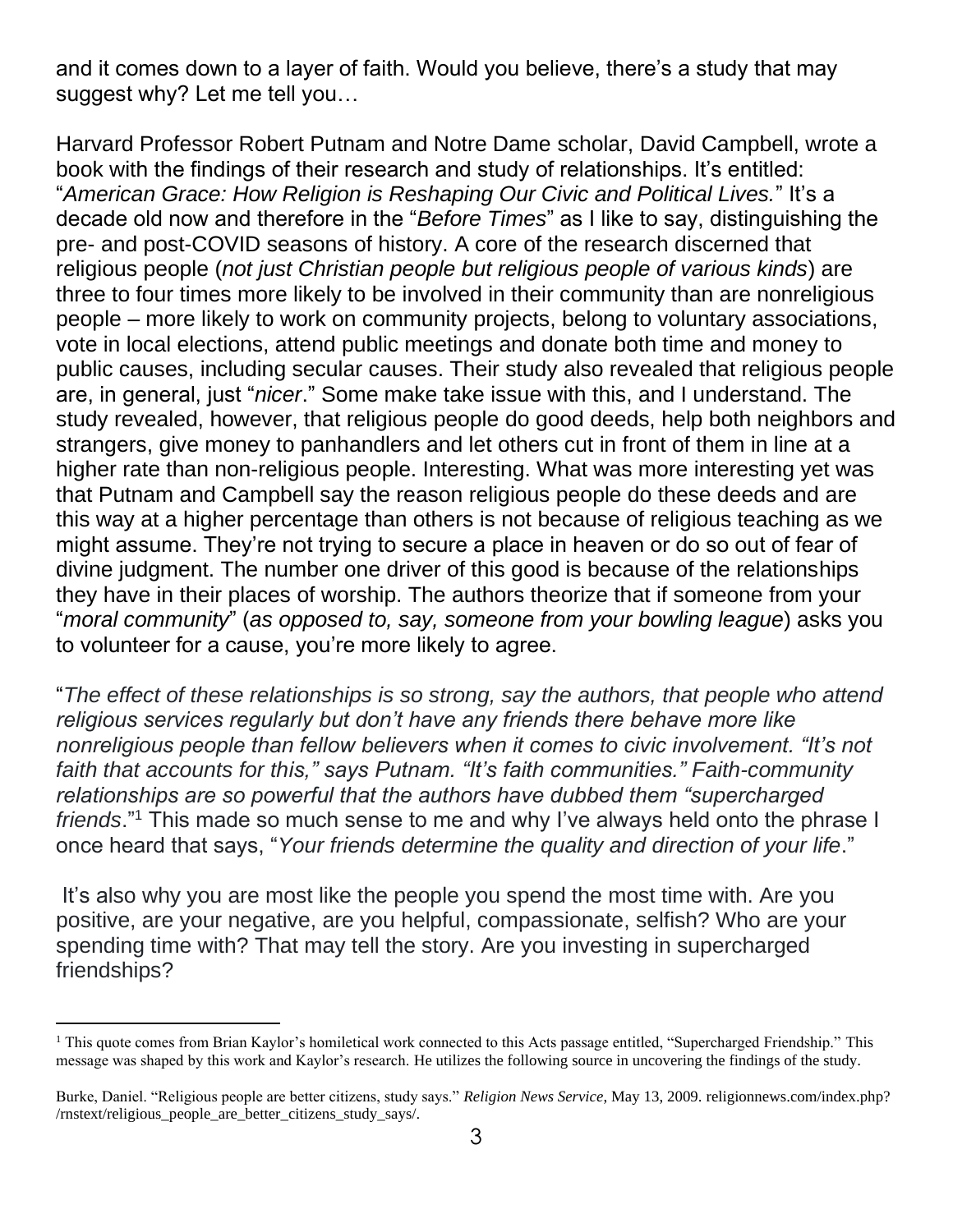A good read of the book of Acts makes a good case for this theory. We pick up in the Acts account today right where we left off last week. That seldom happens that we end a verse one week and pick up at the next verse the following week. But there we were… Paul, Silas and company get this vision to enter an unknown and foreign territory – a place where people of faith were not all that valued which made it a bit of a foxhole experience for Paul and Silas – our supercharged friendship case study today. They met Lydia who converts to the Jesus Way and jumps right into leadership. They're serving together day in and day out to share God's love in Christ in this new place. Christianity wasn't a known commodity back then of course so they didn't have any real built-in credibility nor tremendous baggage to carry around. They were probably hosting VBS type stuff for kids and setting up bags tourneys in public parks to attract some people, so they could share the gospel with them. Paul and Silas were guys who were in it to win it… quit their jobs, cashed out their 401k's, and left their comforts of home for this cause of Christ that had transformed their lives from the inside out.

So *there*. *they*. *were*… going about this work in Philippi and being followed and harassed by a young girl day after day who was said to be possessed by a demon. If you had a unique gift of any kind or if you were a little different in any way – people in those days just said, "*She gotta demon fa sho*." There was no Psych Department at the University or anything studying the mind and behavior and the like. So, everything was just the work of a demon. You got a nervous tick? Demon. You run faster than everyone else? Demon. You can't blow a bubble? Bubble demon.

Anyway – this young girl's demon was believed to give her fortune telling powers, so she was enslaved by some Carnies to make money out in public by telling fortunes. For whatever reason, she got all hell-bent about what Paul and Silas were up to. She was their shadow… just taunting them day and night… wherever they went. She would protest with clever signs: "*New name, same old game!*" and she'd tell everyone -- "*He says his name is Paul, but he's really Saul from Tarsus who was just a bad dude*." She would yell – "*They think they're God's gift to you… that they've got some track to salvation… but they ain't worth a bull!*"

And so, the text says, "*Paul got all annoyed with her and finally turns and says, "In the name of Jesus, demon get out of her*." We'd like to think Paul just wanted to help this young woman who was being used by some greedy opportunists, but it seems he was just losing his mind over what he perceived as annoying nagging. Instead of turning the other cheek he yells, "*Would you get off my backside!*" Some people don't bring out our Christian best, right? Are there some people in your life that just don't bring the love out of you? I had a mentor who always told me, "*You'll always have some people on your VDP list – Very Difficult People – that is. Don't let them bring you down and do*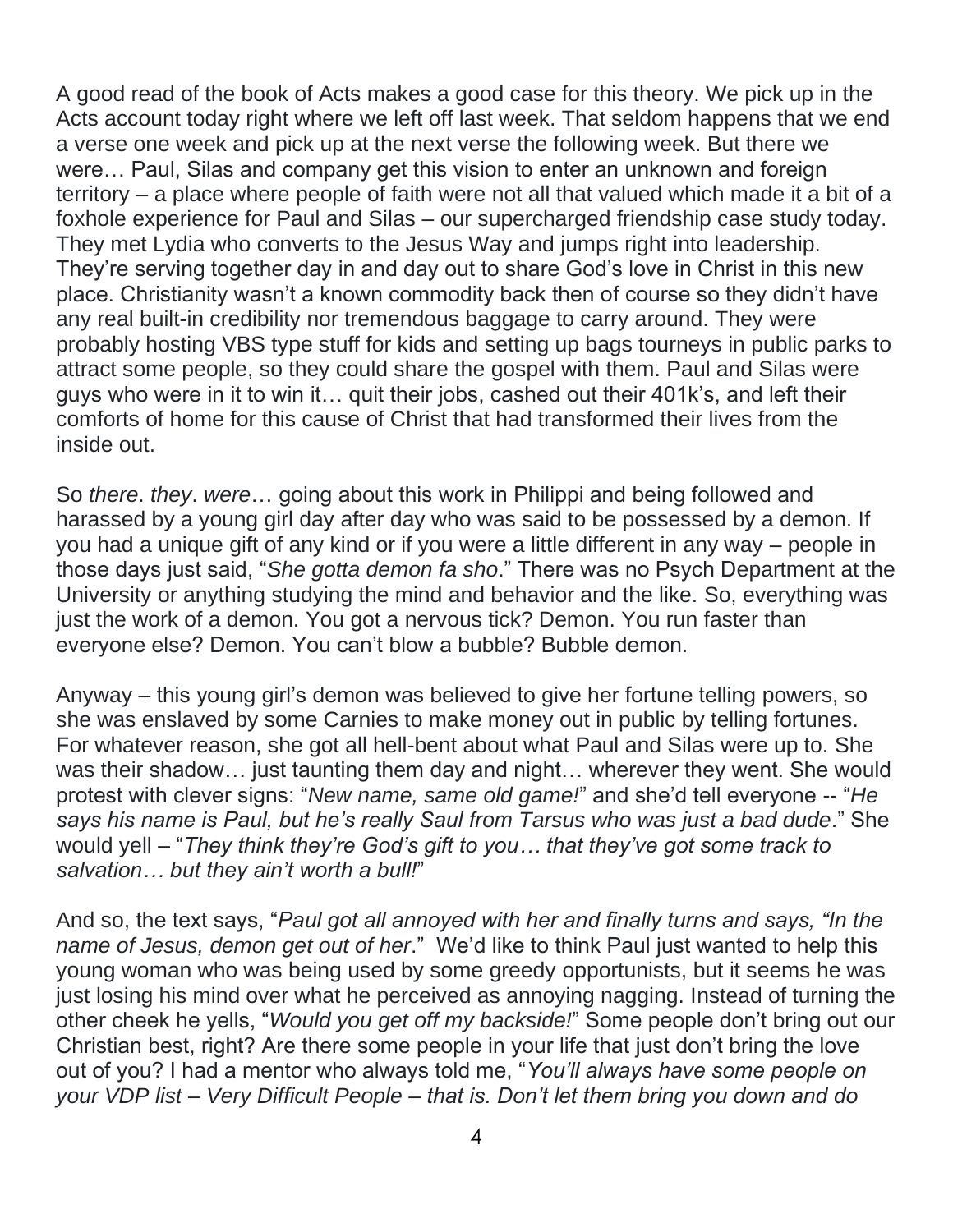*your best to set up appropriate boundaries so they don't dominate your time nor get the best of your energies*." Got any VDP's?

So, this young girl – one of Paul's VDP's – is freed of the demon but turns out, also now freed from her gift of fortune telling and once you mess with somebodies' bottom line, they're coming after you. So, her owners whose profits off her back are vanishing, cause a stink to the authorities and convince them that Paul and Silas are up to no good. They trump up some phony charges, apprehend Paul and Silas, beat them, and put them in the depths of the slammer – shackled and in that inner most dungeon cell where there is no chance of them getting out.

Now… it's important to note they go through this *together*. It's a painful and terrible experience but they are supercharged friends – in this purpose and mission together – which bonds them in ways nothing else does. And the truth is, we don't know how tight Paul and Silas are ahead of this missionary journey. We know more about Paul and his background but don't get much about Silas. Acts 15 tells us that Silas is a leader "*among the brothers*" which, in that context, meant he was a member of First Christian Church, Jerusalem – probably a deacon and board member – maybe played second base on the church softball team. Silas would have known of Paul because Silas was one of the leaders chosen to take Paul's letter to the other congregations in the region regarding the Jerusalem Church Council's decision to include Gentiles in the movement. This was church stuff!

You know, friends, when you're sitting in board meetings or something at the church and we're racking our brains about budgets, and buses, and the price of chicken for the fellowship dinner, we're doing the work that the Church has always done. It's all part of the joint, supercharged effort, to be a presence in the world that makes a difference following Love's lead.

All to say, we don't have any reason to believe Paul and Silas were golfing buddies or anything. At minimum, as Paul chooses Silas for this journey, we know that Paul sees something in Silas that would make for a good partner in the effort. They could do something together that neither of them could do alone. Some of my best friends over the years have come by chance but my friends who have stuck the most have come via the supercharge – through respect and passion and a common connection that says, "*We can partner well in this for the good of Christ and community*."

I think this is a key reason faith communities matter so much – it's a synergy of people who connect with purpose and that brings up the strength of entire cities and beyond. That's powerful. Would Silas have gone out and done this work if Paul hadn't invited him? There's nothing to indicate that he had these intentions. He likely went because Paul, a member of his "*moral community*" *asked* him to. But once Silas said, "*I'm 100%*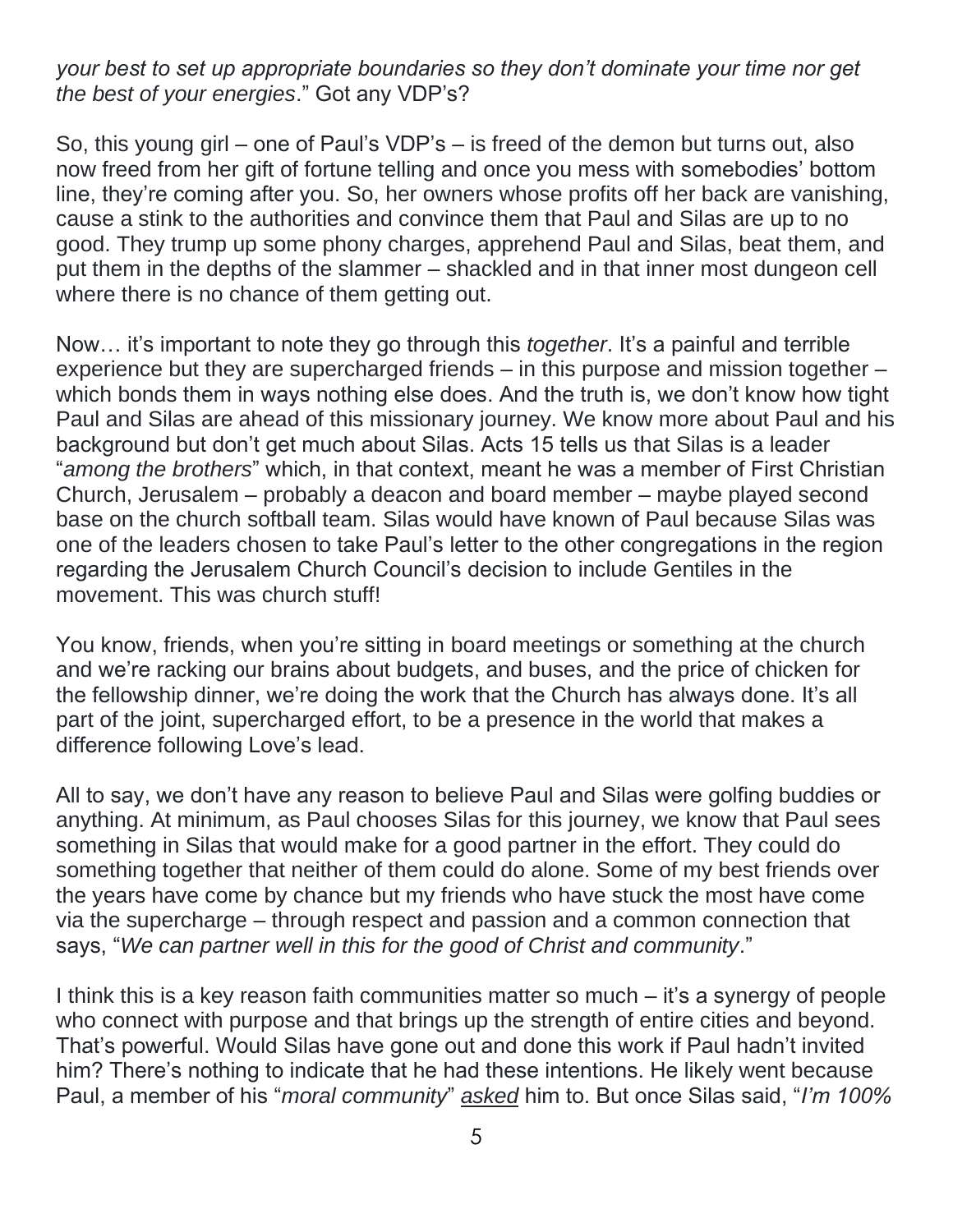*in*" they become supercharged in this effort together – even when in shackles … a *there-we-were* moment if there ever was one.

In these *after-times*, to hold with the pre/post COVID lingo, everything is much more mobile, virtual, and much less personal and proximate. Virtual community is valuable and here to stay for sure. I'm grateful for the way it allows to stay connected across miles and time. But… this research and even the witness of Scripture says, there's something to this tangible presence in a faith community that sparks something important. To be in "*the room where it happens*," makes for something that cannot be replaced. There's a supercharged reality to being together in this faith-filled way.

And this text is a prime example… Paul and Silas, beaten, battered, and bruised, sing in prison. That gets a chapter in their autobiography, right? I title this chapter, "*Paul Sang Bass and Silas Sang Tenor.*" A little nod to the old Johnny Cash song. Imagine these men in a prison basement, probably can't even sit down because of the wounds on their backsides… but they are singing. I'm sure they were exhausted. It was midnight. They'd been through it all day. Maybe they were even bickering a bit… who knows… but I'll give them the space to be human and frustrated. Maybe one of them just started singing in that spirit of "*if you can't laugh, you'll cry*." "*There's within my heart a melody*," Paul starts in. Or maybe Silas started with Harry Styles, "*In this world, it's just us… you know it's not the same as it was*." If you've ever been in some place and whether it was joyous and the crowds belted out "*Sweet Caroline (bah, bah, bah)*" or it was somber and a solitary voice starts in, "*Amazing Grace how sweet the sound*…," there's power in a song of solidarity.

Whether they planned it, or it just bubbled up from their supercharged calling, the duo is singing hymns and people take notice. The other prisoners perk up. Some of them probably cursed them out as they were trying to sleep but at some point, they all take notice – "*Who are these guys that can go through hell and keep singing about heaven?*" And the supernatural opens the story further. There's an earthquake. Shackles fall off all the prisoners, the prison gates open and freedom is just a step away. But no one moves. *Not one*. The guard on duty awakens to the perceived chaos and jailbreak and is ready to end his life as that was the typical fate if an inmate broke free on your watch. But Paul says, "*Pull it together, friend. We're all here. No one's going anywhere*."

This new foxhole moment, however, opens the guard and all who were present to hear the gospel. And the guard is all in. He takes the guys and cleans their wounds – the wounds that he may have had part in inflicting himself – and he says, "*Will you sing that song for my family? Will you tell them the story of Jesus? Can you baptize us in the bathtub?*"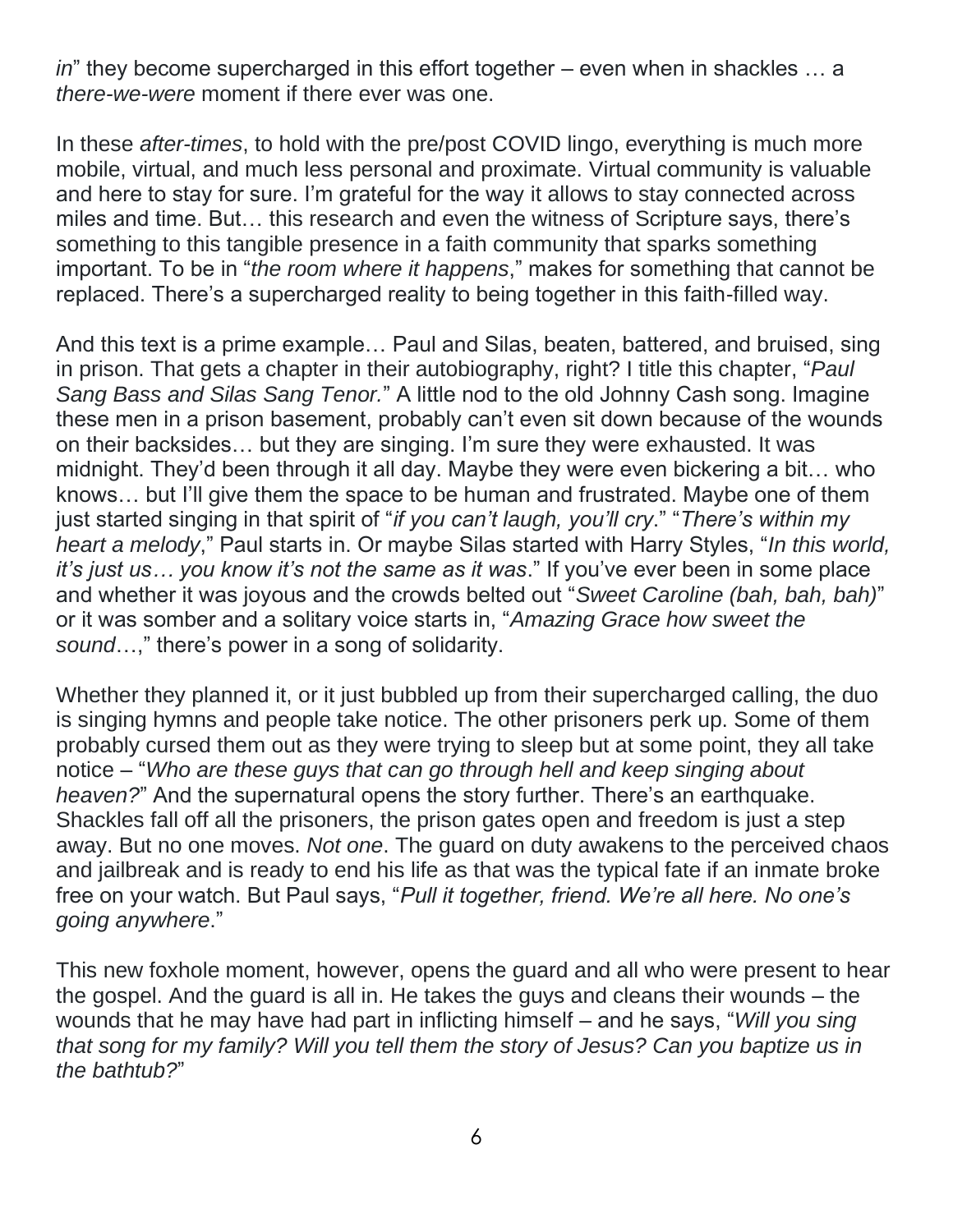When you see and experience the gift of a true supercharged relationship – what we hope to be as a church – you can't help but want to be part of it. As our board chair, David Holmes, said to the board last Tuesday night, "*There's not a thing that happens in this city where someone is being served or uplifted that doesn't have someone from Broadway in the mix*." And it wasn't to be an exhaustive statement, so don't send me an email about some place you didn't see a Broadway person – after all, you were there *so*.... (☺). But seriously, the sentiment was powerful. We are supercharged friends, empowered by God's Spirit when we gather and when we work in our city for the good of our neighbors. Thank you for being such a loving presence in our community. And remember that whenever and wherever you are – you bear witness to that supercharge and you have more influence than you think to invite another, like Paul invites Silas, "*Hey… come with me… let's do this together*."

We see the pains of the world. I preached much of last week on the horrors of what transpired in a Buffalo grocery store and can't make it to the very next Sunday without another mass shooting – this time of innocent children and teachers.

Gloria Beranek spoke so poignantly and beautifully about her closeness to the war in Ukraine as a teacher in the Czech Republic. But her advice when we ask, "*What can we do*?" She points her fingers right here, in this way, to our own soil, to our community. The best way to heal the world is to be part of the healing of the one in front of you. Do for one what you wish you could do for all. Serve a neighbor. Feed a stranger. Be a good friend. Invest in some supercharged relationships.

Sing tenor to another's bass. If you ever wonder, "*Why am I here*?" it may be that you haven't uncovered that purpose quite yet. But consider this… You may be here because of a partnership with someone else sitting in this space right now that can heal our city. Or maybe it's a whole group of people here that you haven't joined yet. It may be because of that announcement that is made about a new study or a new service project or something else. Maybe you've normally said, "*Nah. Not for me.*" Or "*I ain't got time for that*."

Maybe today you say, "*Yes*." And who knows; that simple "yes" may lead to a supercharged friendship… the very reason you're here again and again, or why you've come for the very first time, today. Friends, I don't have those answers. I pray this for and with you today and invite you to look forward it with a wide-open spirit. Those super-charged relationships change things.

May it be so…